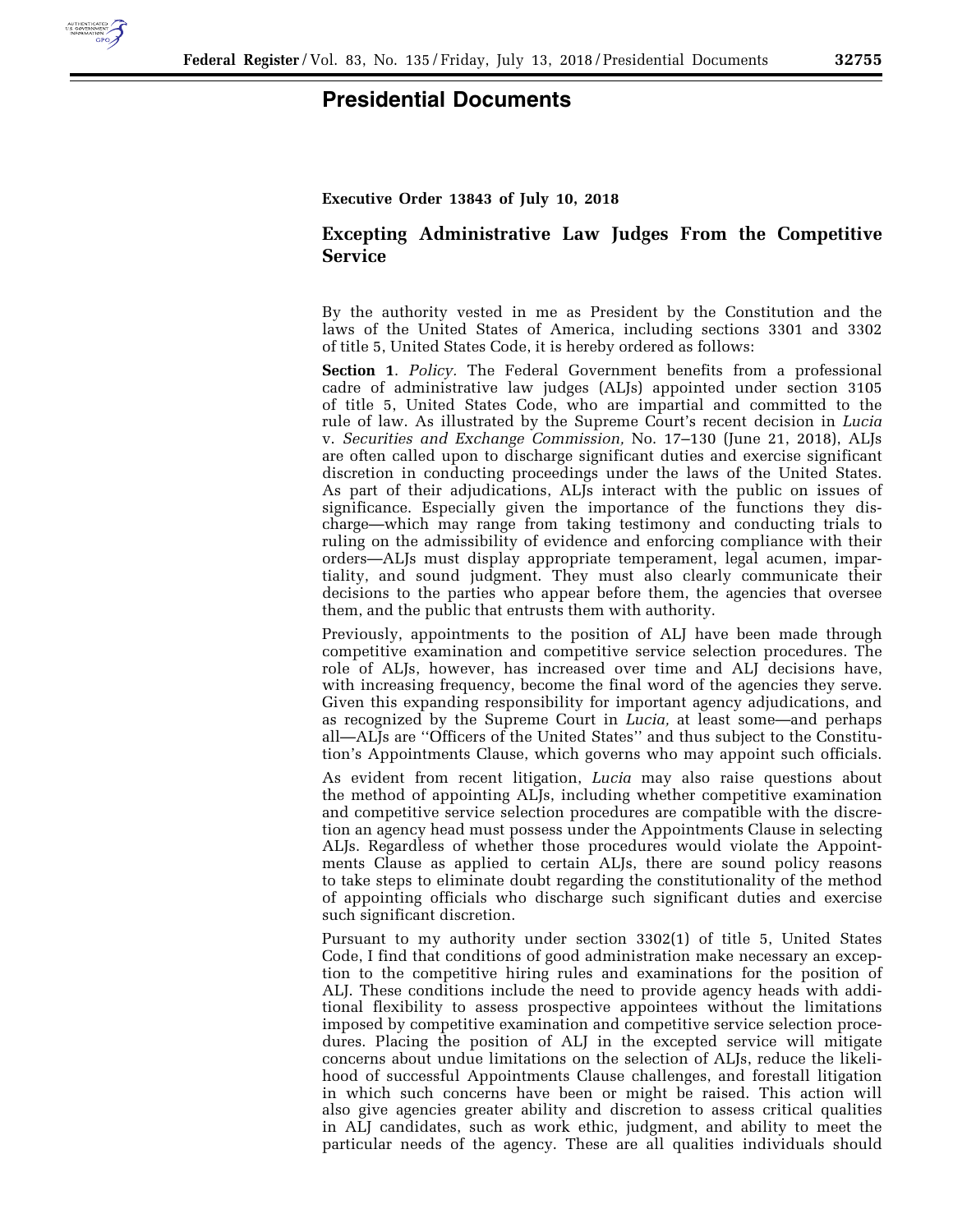have before wielding the significant authority conferred on ALJs, and each agency should be able to assess them without proceeding through complicated and elaborate examination processes or rating procedures that do not necessarily reflect the agency's particular needs. This change will also promote confidence in, and the durability of, agency adjudications.

**Sec. 2**. *Excepted Service.* Appointments of ALJs shall be made under Schedule E of the excepted service, as established by section 3 of this order.

**Sec. 3**. *Implementation.* (a) Civil Service Rule VI is amended as follows: (i) 5 CFR 6.2 is amended to read:

OPM shall list positions that it excepts from the competitive service in Schedules A, B, C, and D, and it shall list the position of administrative law judge in Schedule E, which schedules shall constitute parts of this rule, as follows:

Schedule A. Positions other than those of a confidential or policydetermining character for which it is not practicable to examine shall be listed in Schedule A.

Schedule B. Positions other than those of a confidential or policydetermining character for which it is not practicable to hold a competitive examination shall be listed in Schedule B. Appointments to these positions shall be subject to such noncompetitive examination as may be prescribed by OPM.

Schedule C. Positions of a confidential or policy-determining character shall be listed in Schedule C.

Schedule D. Positions other than those of a confidential or policydetermining character for which the competitive service requirements make impracticable the adequate recruitment of sufficient numbers of students attending qualifying educational institutions or individuals who have recently completed qualifying educational programs. These positions, which are temporarily placed in the excepted service to enable more effective recruitment from all segments of society by using means of recruiting and assessing candidates that diverge from the rules generally applicable to the competitive service, shall be listed in Schedule D.

Schedule E. Position of administrative law judge appointed under 5 U.S.C. 3105. Conditions of good administration warrant that the position of administrative law judge be placed in the excepted service and that appointment to this position not be subject to the requirements of 5 CFR, part 302, including examination and rating requirements, though each agency shall follow the principle of veteran preference as far as administratively feasible.

(ii) 5 CFR 6.3(b) is amended to read:

(b) To the extent permitted by law and the provisions of this part, and subject to the suitability and fitness requirements of the applicable Civil Service Rules and Regulations, appointments and position changes in the excepted service shall be made in accordance with such regulations and practices as the head of the agency concerned finds necessary. These shall include, for the position of administrative law judge appointed under 5 U.S.C. 3105, the requirement that, at the time of application and any new appointment, the individual, other than an incumbent administrative law judge, must possess a professional license to practice law and be authorized to practice law under the laws of a State, the District of Columbia, the Commonwealth of Puerto Rico, or any territorial court established under the United States Constitution. For purposes of this requirement, judicial status is acceptable in lieu of ''active'' status in States that prohibit sitting judges from maintaining ''active'' status to practice law, and being in "good standing" is also acceptable in lieu of "active" status in States where the licensing authority considers ''good standing''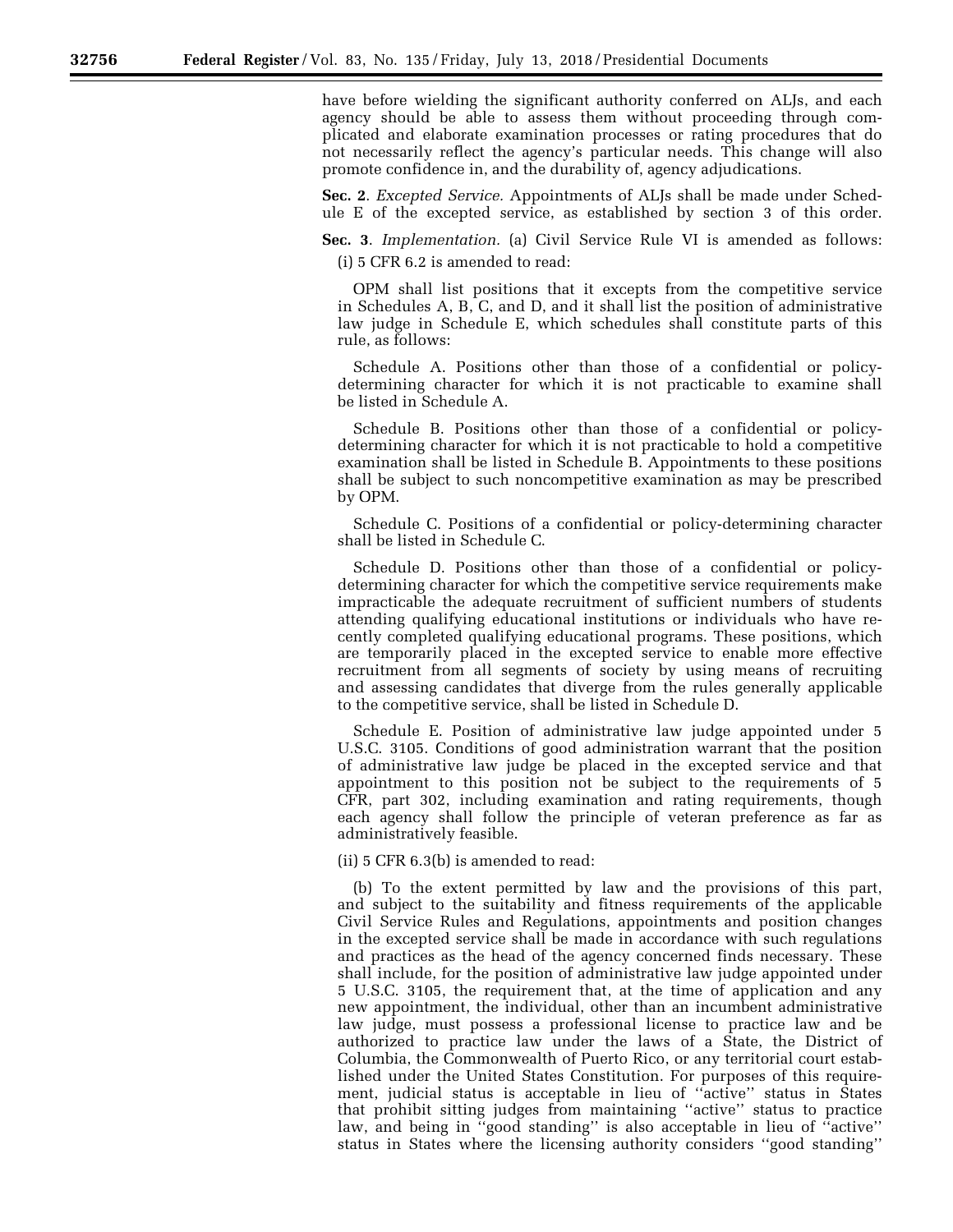as having a current license to practice law. This requirement shall constitute a minimum standard for appointment to the position of administrative law judge, and such appointments may be subject to additional agency requirements where appropriate.

(iii) 5 CFR 6.4 is amended to read:

Except as required by statute, the Civil Service Rules and Regulations shall not apply to removals from positions listed in Schedules A, C, D, or E, or from positions excepted from the competitive service by statute. The Civil Service Rules and Regulations shall apply to removals from positions listed in Schedule B of persons who have competitive status.

(iv) 5 CFR 6.8 is amended to add after subsection (c):

(d) Effective on July 10, 2018, the position of administrative law judge appointed under 5 U.S.C. 3105 shall be listed in Schedule E for all levels of basic pay under 5 U.S.C. 5372(b). Incumbents of this position who are, on July 10, 2018, in the competitive service shall remain in the competitive service as long as they remain in their current positions. (b) The Director of the Office of Personnel Management (Director) shall: (i) adopt such regulations as the Director determines may be necessary to implement this order, including, as appropriate, amendments to or rescissions of regulations that are inconsistent with, or that would impede the implementation of, this order, giving particular attention to 5 CFR, part 212, subpart D; 5 CFR, part 213, subparts A and C; 5 CFR 302.101; and 5 CFR, part 930, subpart B; and

(ii) provide guidance on conducting a swift, orderly transition from the existing appointment process for ALJs to the Schedule E process established by this order.

**Sec. 4**. *General Provisions.* (a) Nothing in this order shall be construed to impair or otherwise affect:

(i) the authority granted by law to an executive department or agency, or the head thereof; or

(ii) the functions of the Director of the Office of Management and Budget relating to budgetary, administrative, or legislative proposals.

(b) This order shall be implemented in a manner consistent with applicable law and subject to the availability of appropriations.